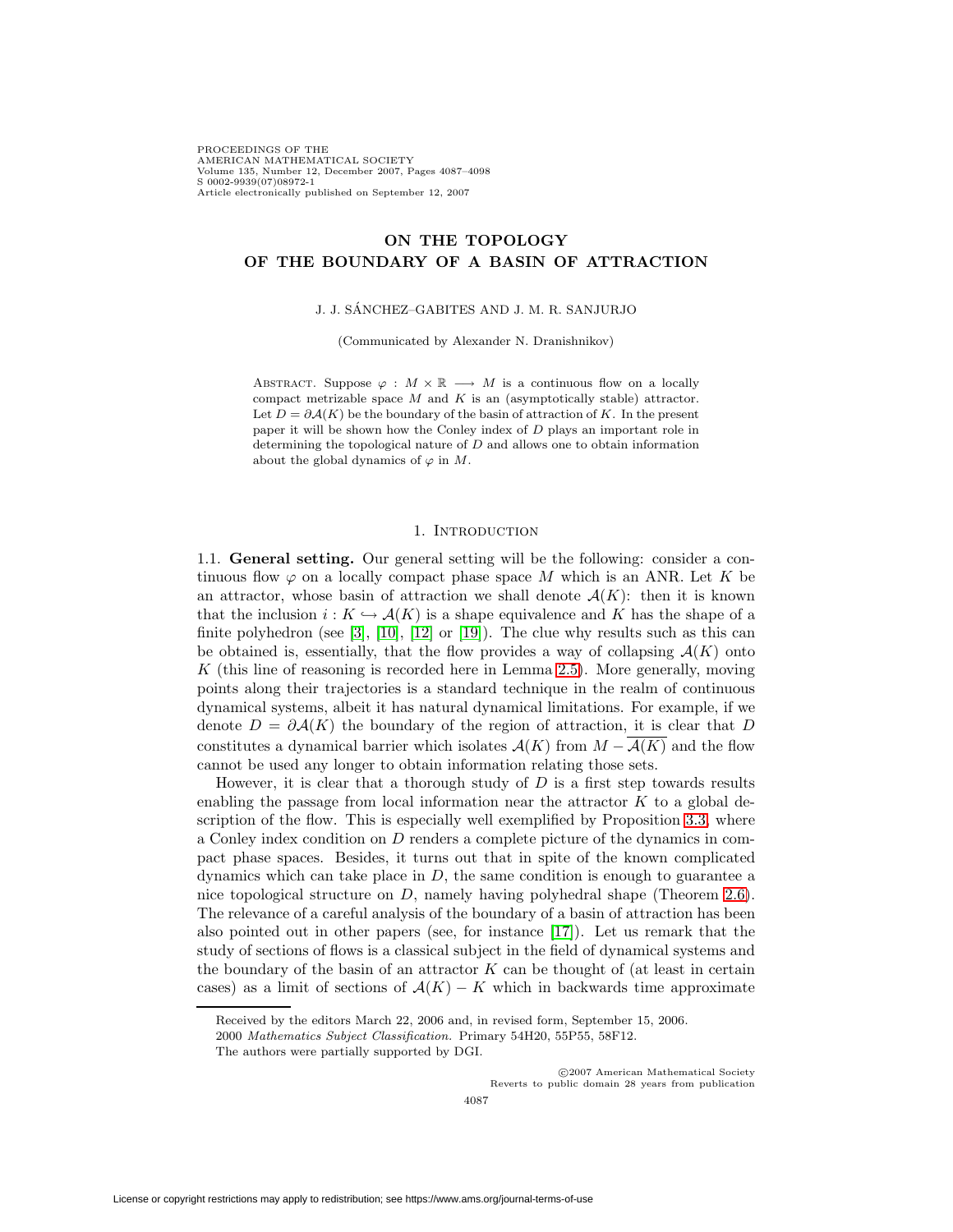D. Sections enjoy good topological properties, so it is natural to ask when the boundary of  $\mathcal{A}(K)$  also does.

Since the topology of  $D$  is invariant under conjugation, results like the ones presented here could be helpful in matters related to classification of flows, especially bearing in mind that the polyhedral shape of  $D$  implies that its Cech homology and cohomology groups are finitely generated. This makes more operational the computational tools provided by algebraic topology.

In order to place our discussion in an appropriate context, some examples are included to make it evident that in a general case the boundary of  $\mathcal{A}(K)$  can be strongly misbehaved from a topological point of view.

Finally, we would like to thank the referee for his helpful remarks and Rafael Ortega for stimulating conversations.

1.2. **Preliminary definitions and results.** We shall briefly recall here the relevant definitions and, at the same time, some basic results to be used. Please note that, due to the lack of a universally accepted notation, ours can depart from the one used in the cited references. In particular, let us adopt from the very beginning the shorthand  $x \cdot t$  for  $\varphi(x, t)$ .

For any subset  $S \subseteq M$ , its alpha- and omega-limit sets are defined by  $\alpha(S)$  =  $\bigcap_{t\leq 0} S \cdot (-\infty, t]$  and  $\omega(S) = \bigcap_{t\geq 0} S \cdot [t, +\infty)$  respectively; they are always closed and invariant. An important (but easy to prove) fact concerning them is that, if S is a continuum and a limit set is compact, then it is connected.

A compact invariant set  $K$  is an (aymptotically stable) attractor if it possesses a neighbourhood U such that  $K = \omega(U)$ , and in this case its basin of attraction  $\mathcal{A}(K) = \{x \in M : \emptyset \neq \omega(x) \subseteq K\}$  is an open neighbourhood of K containing U. Another way to characterize attractors (see [\[2,](#page-10-5) Theorem 2.13., p. 73] for a precise statement) is by the existence of Lyapunov functions. A Lyapunov function for K is a continuous  $\Phi : \mathcal{A}(K) \longrightarrow [0, +\infty)$  such that  $(1) \Phi|_K \equiv 0$ ,  $(2) \Phi$  is strictly decreasing along trajectories in  $\mathcal{A}(K) - K$  (explicitly,  $\Phi(x \cdot t) < \Phi(x)$ ) for any  $x \in \mathcal{A}(K) - K$  and  $t > 0$ ; finally (3)  $\Phi$  is uniformly unbounded (this means that for every  $R \geq 0$  there exists a compact set  $P_R \subseteq A(K)$  such that  $\Phi(x) \geq R \,\forall \, x \notin P_R$ . We shall explictly state a useful consequence of (3), namely (4) the sets  $\{x \in \mathcal{A}(K) : \Phi(x) \leq r\}$  are compact for every  $r \geq 0$ . Dual notions are obtained by reversing the flow (repellers and Lyapunov functions for repellers). A good reference for this elementary theory is [\[2\]](#page-10-5).

Following Conley we shall deal only with *isolated* compact invariant sets. These are compact invariant sets  $K$  which posess a so-called *isolating neighbourhood*, that is, a compact neighbourhood  $N$  such that  $K$  is the maximal invariant set in  $N$ , or setting

 $N^+ := \{x \in N : x \cdot [0, +\infty) \subseteq N\}$  and  $N^- := \{x \in N : x \cdot (-\infty, 0] \subseteq N\}$ 

such that  $K = N^+ \cap N^-$ . An *isolating block* is an isolating neighbourhood which has special topological properties. More precisely, an isolating block  $N$  is an isolating neighbourhood such that there are compact sets  $N^i, N^o \subseteq \partial N$ , called the *entrance* and exit sets, satisfying

- (1)  $\partial N = N^i \cup N^o$ ,
- (2) for every  $x \in N^i$  there exists  $\varepsilon > 0$  such that  $x \cdot [-\varepsilon, 0) \subseteq M N$  and for every  $x \in N^o$  there exists  $\delta > 0$  such that  $x \cdot (0, \delta] \subseteq M - N$ ,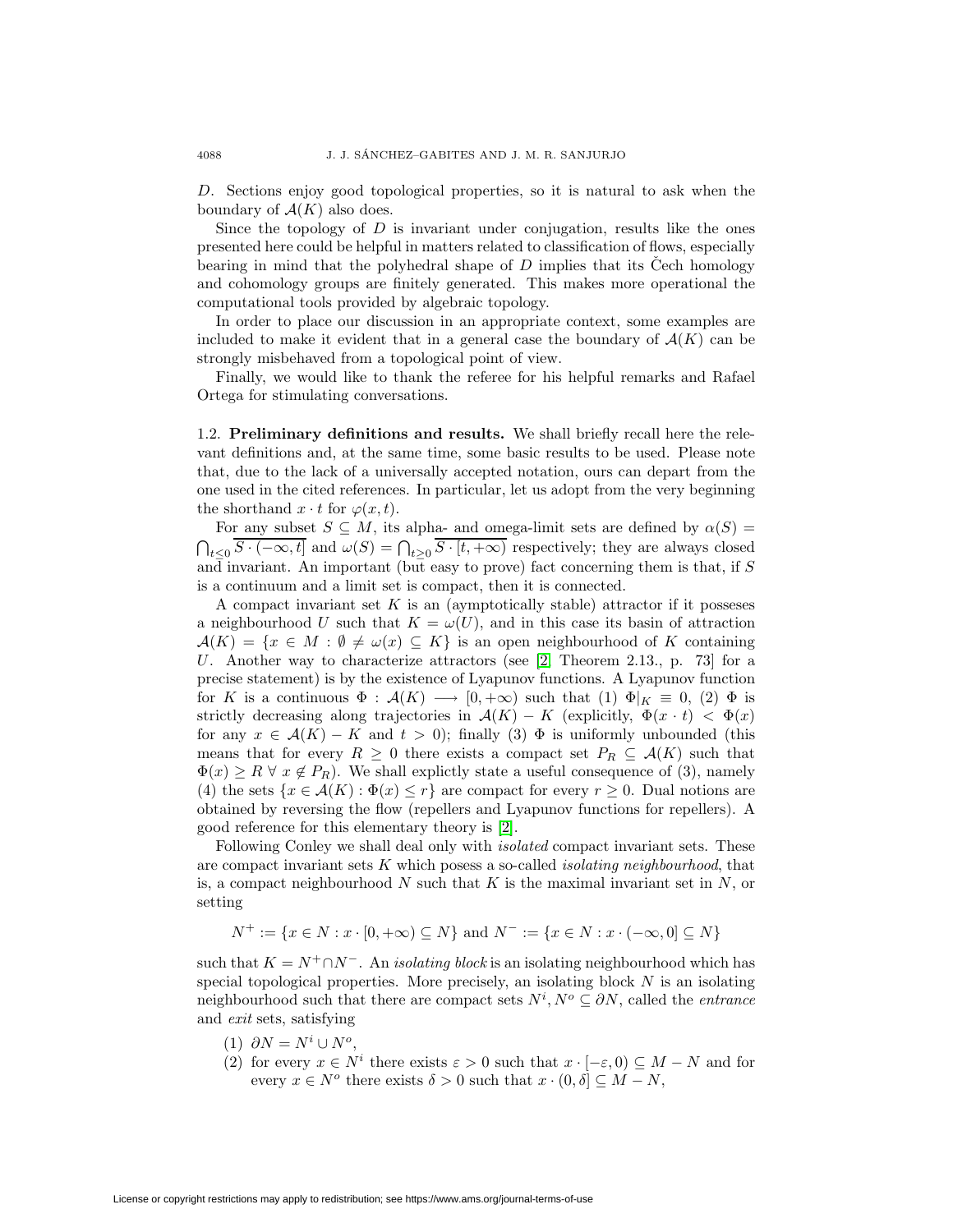(3) for every  $x \in \partial N - N^i$  there exists  $\varepsilon > 0$  such that  $x \cdot [-\varepsilon, 0) \subseteq \text{int } N$  and for every  $x \in \partial N - N^o$  there exists  $\delta > 0$  such that  $x \cdot (0, \delta] \subseteq \text{int } N$ .

These blocks form a neighbourhood basis of K in M (see [\[5\]](#page-10-6) or [\[7\]](#page-10-7)) and consitute an operative means of calculating the homotopical Conley index  $h(K)$  of K, which is defined as the homotopy type of the pointed pair  $(N/N^o, [N^o])$ . Quite a lot of effort is required to prove that this definition is correct or to derive its essential properties, so we refer the reader either to the foundational monography by Conley [\[6\]](#page-10-8) or the more recent book [\[9\]](#page-10-9). Since the homotopy index  $h(K)$  is not suitable for calculations, we shall deal here with the cohomological index  $CH<sup>*</sup>(K)$ , defined simply as the cohomology graded module  $H^*(N/N^o, [N^o])$ . This module agrees with  $H^*(N, N^o)$  when Čech theory is used.

As for the algebraic topology part, the book [\[21\]](#page-10-10) is a good reference. Let us note here that whenever cohomology or homology are used, reduced Cech theory is intended. This theory agrees with the singular one when the underlying space is an ANR (for information on ANR's, see [\[13\]](#page-10-11)). Finally, the essentials of shape theory are contained in [\[4\]](#page-10-12) or, for more exhaustive information, [\[8\]](#page-10-13) and [\[15\]](#page-10-14).

## 2. On the shape of D

We start off by investigating what can be said about the shape of the invariant set  $D = \partial \mathcal{A}(K)$ , the boundary of the basin of attraction of an attractor K. The simplest situation one can imagine is that of  $K$  being an attracting equilibrium point in  $\mathbb{R}^2$  or in  $\mathbb{R}^3$ , but even with such a good picture in mind things can be not easy at all. The following examples show this.

<span id="page-2-1"></span>**Example 2.1.** Consider the case depicted in Figure [1](#page-2-0) below. An attracting point p is shown whose basin of attraction  $\mathcal{A}(p)$  (the shaded region in the drawing) is homeomorphic to an open disk, however its boundary  $D = \partial \mathcal{A}(p)$  does not have polyhedral shape. It should be understood that the boundary D consists of fixed points and is self-tangent infinitely many times, so that it cuts out infinitely many holes in  $\mathbb{R}^2$ ; therefore it cannot have polyhedral shape because, by Alexander's duality,  $\check{H}^1(D)$  is not finitely generated.

**Example 2.2.** A similar situation (shown in Figure 2) can happen in  $\mathbb{R}^3$ . Again, the attractor consists of one point p (not shown) with  $\mathcal{A}(p)$  the shaded region, which is homeomorphic to an open 3-cell. However, the boundary  $D = \partial \mathcal{A}(p)$  does not have polyhedral shape by the same reason as above.



<span id="page-2-0"></span>FIGURE 1. An attracting point p in  $\mathbb{R}^2$  (note that  $\overline{\mathcal{A}(p)}$  is a disk with infinitely many holes).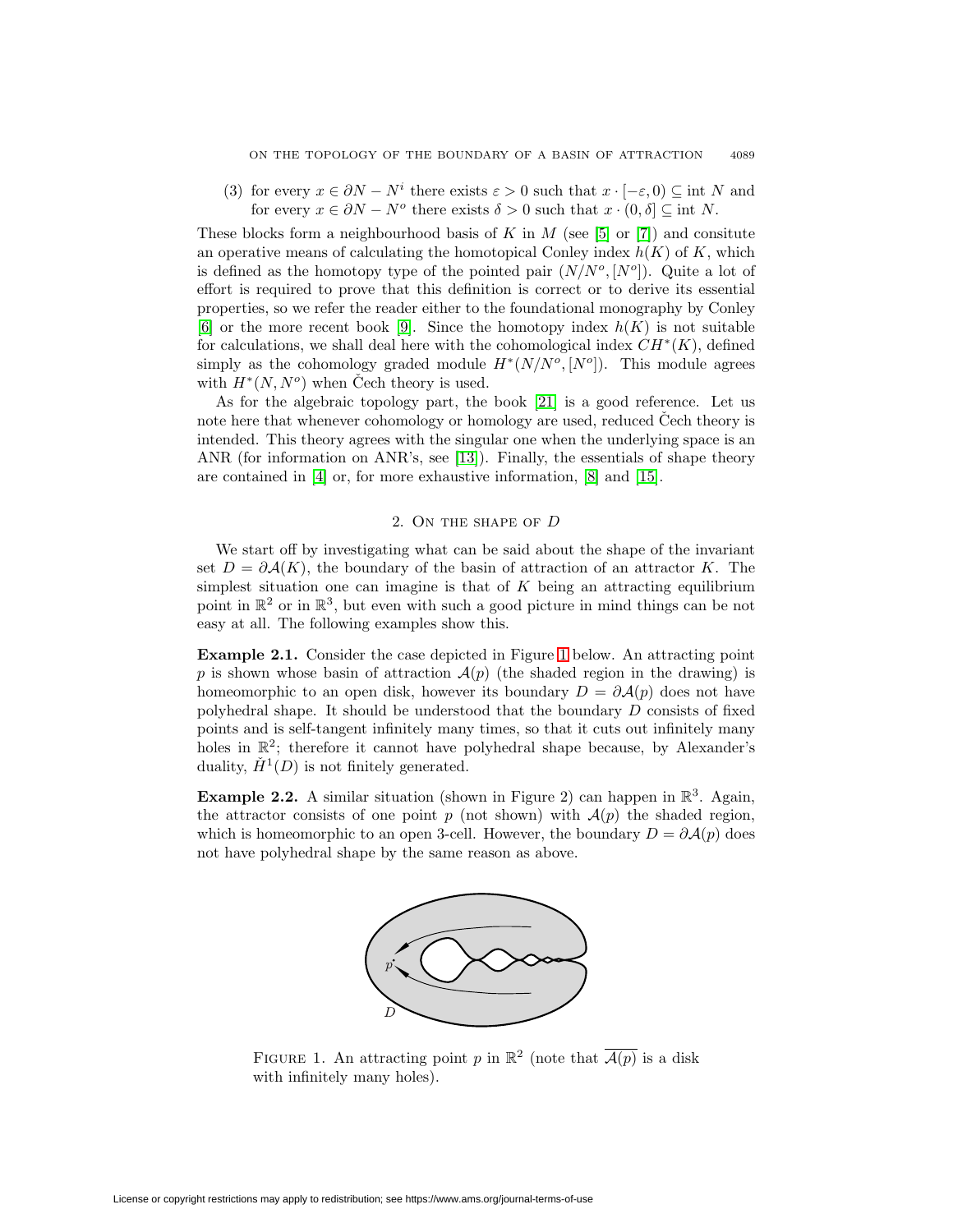

FIGURE 2. A similar situation in  $\mathbb{R}^3$ .

The inclusion  $i: K \hookrightarrow \mathcal{A}(K)$  is a shape equivalence and, when the phase space is an ANR, K has the shape of a finite polyhedron and so does  $\mathcal{A}(K)$ . Therefore both have a finite number of connected components. This property transfers nicely onto D.

<span id="page-3-0"></span>**Proposition 2.3.** Let  $K \subseteq M$  be an attractor in the locally compact ANR M and assume the boundary  $D = \partial \mathcal{A}(K)$  of the basin of attraction of K is compact. Then it has finitely many connected components.

*Proof.* Choose a Lyapunov function  $\Phi : \mathcal{A}(K) \longrightarrow [0, +\infty)$  and consider the sets  $U \supseteq \Sigma$  defined by  $U = \{x \in \mathcal{A}(K) : 0 < \Phi(x) < 2\}$  and  $\Sigma = \{x \in \mathcal{A}(K) : \Phi(x) = 0\}$ 1. It is easy to see that the inclusion  $i : \Sigma \hookrightarrow U$  is a homotopy equivalence. Now U is an ANR (because it is open in  $M$ , which is an ANR itself), hence so is the compact set  $\Sigma$  (being a retract of an ANR), and therefore it has a finite number of connected components, which we shall call  $\Sigma_1,\ldots,\Sigma_n$ . The proof will be finished if we show that  $D = \alpha(\Sigma)$ , since then  $D = \alpha(\Sigma) = \alpha(\Sigma_1) \cup ... \cup \alpha(\Sigma_n)$  where each  $\alpha(\Sigma_k)$  is connected, hence D has no more than n components. To establish the equality  $D = \alpha(\Sigma)$  only the inclusion  $D \subseteq \alpha(\Sigma)$  needs some argument, because the reverse one follows inmediately from the fact that  $K$  is an attractor. So pick a point  $x \in D$  and a sequence  $(x_k)_{k \in \mathbb{N}} \subseteq \mathcal{A}(K) - K$  converging to x. Since  $\Sigma$  is a section of  $\mathcal{A}(K) - K$ , there exists a unique sequence  $(t_k)_{k \in \mathbb{N}} \subseteq \mathbb{R}$  such that  $\sigma_k = x_k \cdot t_k \in \Sigma$ for every  $k \in \mathbb{N}$ . It is clear that  $t_k \to +\infty$ , therefore  $x = \lim \sigma_k \cdot (-t_k) \in \alpha(\Sigma)$ .  $\Box$ 

The previous examples share the feature that  $D$  does not have polyhedral shape because it cuts out infinitely many holes in  $\mathbb{R}^2$  or  $\mathbb{R}^3$ , but this also means that D is not an isolated set, so in some sense it is unsuitable for dynamical investigation with tools such as Conley's index. However, consider the following example.

<span id="page-3-1"></span>**Example 2.4.** The flow depicted in Figure [3](#page-4-2) shows an attracting point p such that the boundary of its basin of attraction is an isolated set but does not have polyhedral shape (hence  $D$  being isolated is still not enough to obtain good topological properties). To be precise, let Q be the closure of the basin of attraction of the point p in Example [2.1](#page-2-1) and assume it to be embedded in  $\mathbb{R}^2 \times \{0\} \subseteq \mathbb{R}^3$ . Take its cartesian product by the interval  $[-1, 1]$  to obtain a cylinder  $C = Q \times [-1, 1]$ with infinitely many cylinders removed, corresponding to the holes in Q. Now the boundary D of this cylinder is formed by the cartesian product  $\partial Q \times [-1,1]$  together with the upper and lower lids of C, that is,  $Q \times \{-1, 1\}$ . Let every point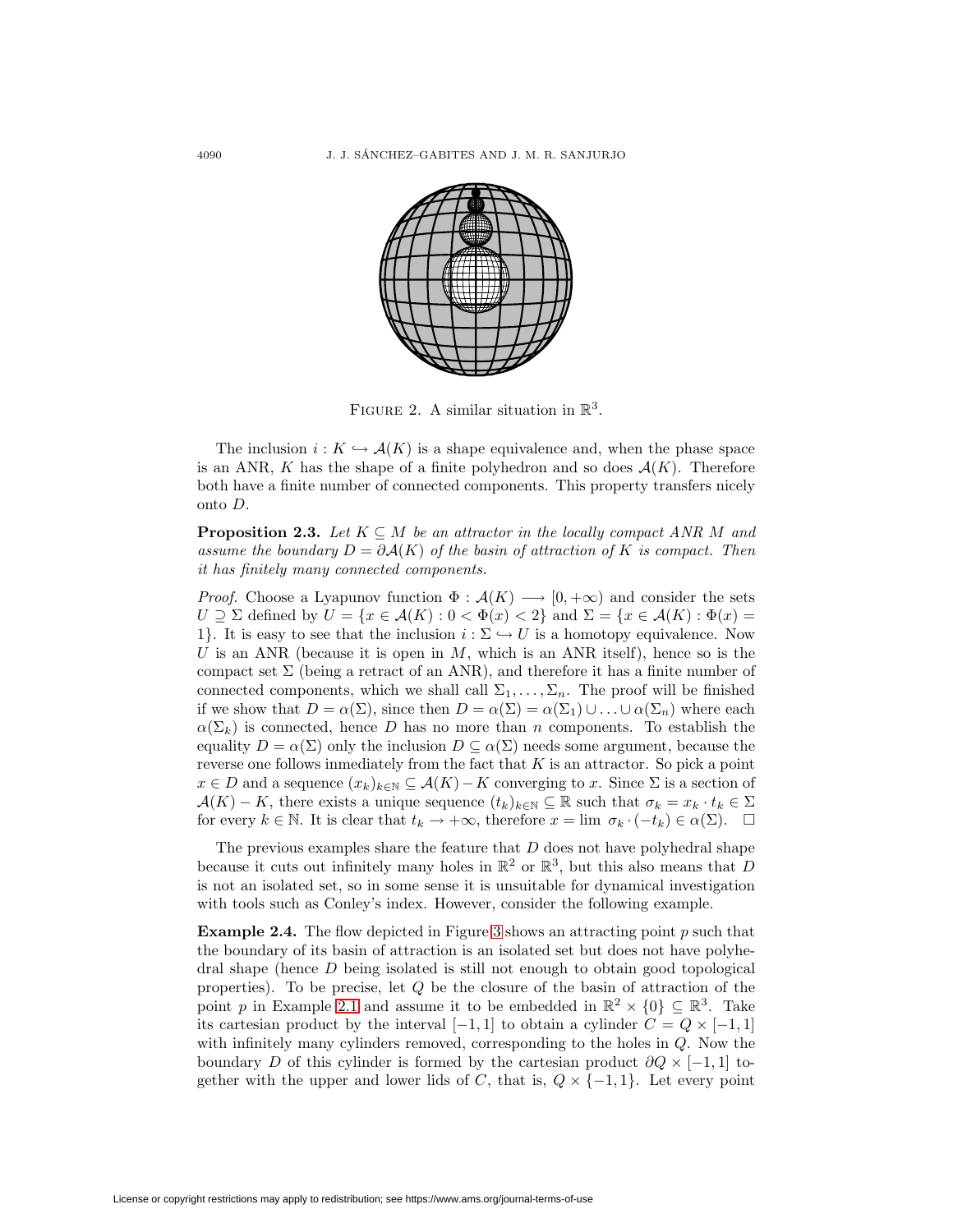

<span id="page-4-2"></span>FIGURE 3. A nonpolyhedral shape boundary.

in  $D$  be fixed and any other in  $C$  approach  $p$  so that it is an attractor. Otherwise (that is, outside C), let the flow lines be parallel to the z-axis and move upwards.

The construction explained in the example above works equally well if we start with a compact closure Q of any basin of attraction in  $\mathbb{R}^n$  whose boundary is stationary under the flow and does not have polyhedral shape, so in fact there exist big families of examples which make it clear that for the result in Proposition [2.3](#page-3-0) to be improved further conditions on  $D$  have to be imposed. In Theorem [2.6](#page-4-1) we exemplify this by means of a Conley index condition. We begin with a lemma which recalls the by now classical technique to be used in the proof of the theorem.

<span id="page-4-0"></span>**Lemma 2.5.** Let K be a compact invariant set in a locally compact ANR M. Suppose K has an isolating neighbourhood N such that  $N = N^+ \cup N^-$ . Then K has the shape of a finite polyhedron.

Proof. We will just give an outline of the proof because the argument involved is standard. First of all observe that K attracts  $N^+$  and repells  $N^-$ . Indeed, for any  $x \in N^+$  the relation  $x \cdot [0, +\infty) \subseteq N$  implies that  $\emptyset \neq \omega(x) \subseteq N$  and, since  $\omega(x)$  is a nonempty invariant set contained in N (which isolates K) the inclusion  $\omega(x) \subseteq K$ must hold. Now there exists a decreasing sequence of compact neighbourhoods  ${Q_k}_{k\in\mathbb{N}}$  which form a neighbourhood basis of K such that  $(1)$   $Q_1$  is a compact ANR and (2) every inclusion map  $i_k: Q_{k+1} \hookrightarrow Q_k$  is a homotopy equivalence. These are constructed pasting together positively (resp. negatively) invariant neighbourhoods of K in  $N^+$  (resp.  $N^-$ ). Property (1) is inherited from the phase space because  $Q_1$  can be chosen so as to be a retract of int  $(N)$  (as in the proof of Proposition [2.3\)](#page-3-0) and for property (2) a homotopy inverse for  $i_k$  is provided by the flow (see, for example, [\[20,](#page-10-15) Lemma 2., p. 523]). All these facts together with a result of West ([\[22\]](#page-10-16)) prove that K has the shape of a finite polyhedron.  $\square$ 

<span id="page-4-1"></span>**Theorem 2.6.** Let  $K \subseteq M$  be an attractor in the locally compact ANR M and suppose that the boundary D of the basin of attraction  $A(K)$  of K is an isolated compactum whose 1-dimensional cohomological Conley index satisfies  $CH<sup>1</sup>(D)=0$ . Then D has the shape of a finite polyhedron.

*Proof.* Step 1. D has a positively invariant isolating neighbourhood P in  $M-\mathcal{A}(K)$ .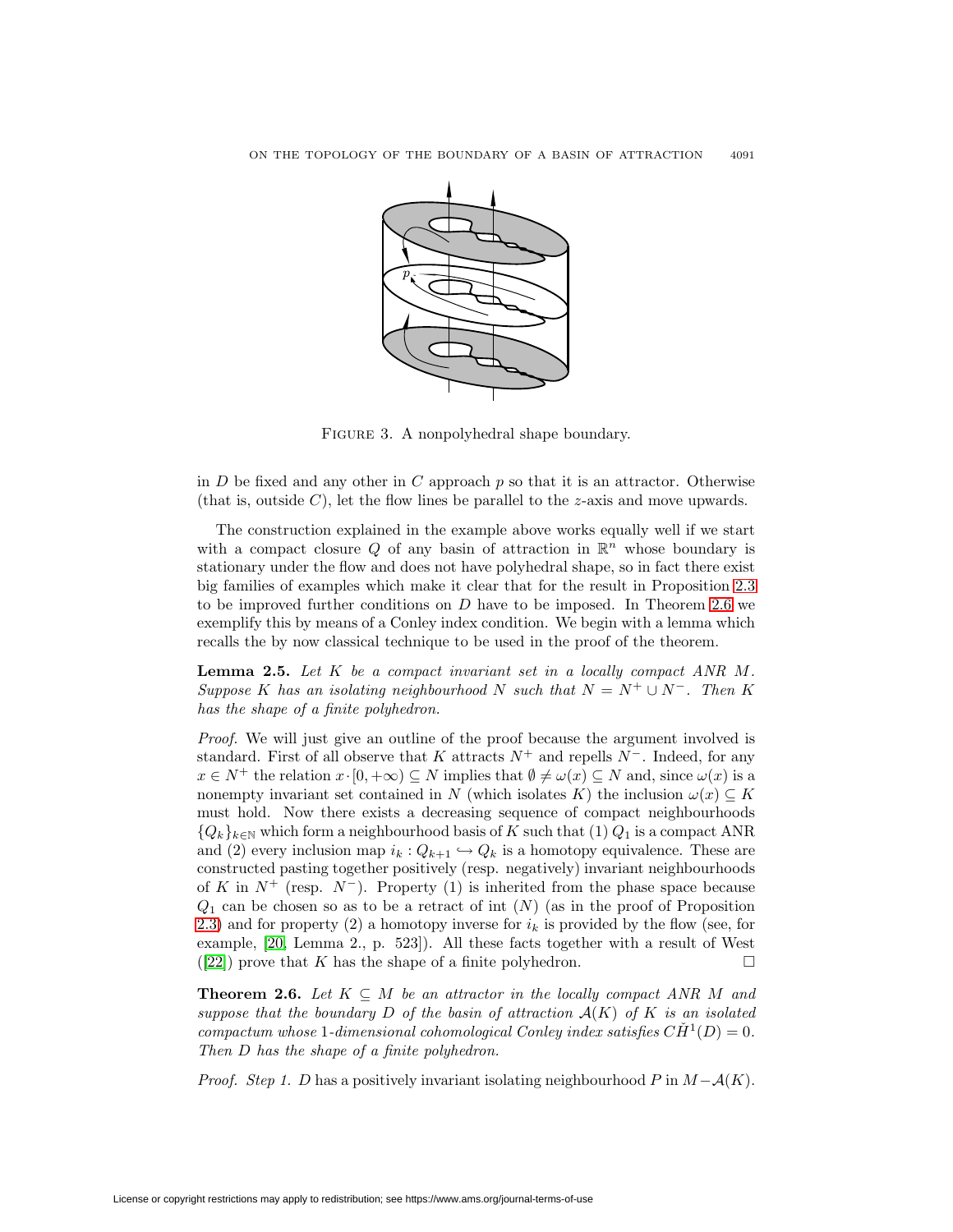*Proof.* Let  $D = D_1 \cup \ldots \cup D_n$  be the (finitely many by Proposition [2.3\)](#page-3-0) connected components of D, which are themselves isolated compacta. For each  $1 \leq k \leq n$ there exists a connected isolating block  $(N_k, N_k^i, N_k^o)$  for  $D_k$  such that  $N_k \cap N_\ell = \emptyset$ if  $k \neq \ell$  (since every  $D_k$  has a neighbourhood basis of connected isolating blocks). Observe that, by the additivity of Conley's index,  $0 = C\check{H}^1(D) \cong \bigoplus_{k=1}^n C\check{H}^1(D_k)$ and so  $C\check{H}^1(D_k)=0$   $\forall$  1  $\leq$  k  $\leq$  n. Now let us prove that every  $N_k - A(K)$  is positively invariant, and so  $P = (N_1 \cup ... \cup N_n) - A(K)$  will do the job. From the exact sequence in reduced Cech cohomology

$$
0 \to \check{H}^0(N_k, N_k^o) \to \check{H}^0(N_k) \to \check{H}^0(N_k^o) \to \check{H}^1(N_k, N_k^o) \to \dots
$$

we see that  $N_k^o$  is connected because  $\check{H}^0(N_k) = 0$   $(N_k$  is connected),  $\check{H}^1(N_k, N_k^o) \cong$  $C\check{H}^1(D_k) = 0$  by hypothesis and therefore  $\check{H}^0(N_k^o) = 0$ . Now observe that  $\check{\emptyset} \neq$  $D_k \subseteq \text{int } N_k \cap \partial \mathcal{A}(K)$  so int  $N_k \cap \mathcal{A}(K) \neq \emptyset$  and there exist  $x \in N_k \cap \mathcal{A}(K)$ and  $t > 0$  such that  $x \cdot t \notin N_k$  (otherwise,  $x \cdot [0, +\infty) \subseteq N_k$  and  $\emptyset \neq \omega(x) \subseteq N_k$ which is impossible as  $\omega(x) \subseteq K$ , but  $N_k$  isolates  $D_k$ , disjoint from K). Hence the positive semitrajectory  $\gamma^+(x) \subseteq \mathcal{A}(K)$  of x must meet the exit set  $N_k^o$ , and it follows that  $N_k^o \cap A(K) \neq \emptyset$ . Moreover, since  $N_k^o \cap D = (N_k^o \cap D_1) \cup ... \cup (N_k^o \cap D_n) \subseteq$  $(N_k \cap N_1) \cup ... \cup (N_k^o \cap D_k) \cup ... \cup (N_k \cap N_n) = \emptyset$  we get that the connected set  $N_k^o$  lies in the disjoint union of the two open sets  $\mathcal{A}(K)$  and  $M - \overline{\mathcal{A}(K)}$ , so in fact  $N_k^o \subseteq \mathcal{A}(K)$ . Then  $N_k-\mathcal{A}(K)$  is positively invariant because for any  $x \in N_k-\mathcal{A}(K)$ we have  $\gamma^+(x) \subseteq M - \mathcal{A}(K)$ , and this prevents x from exiting  $N_k$  since we proved that  $N_k^o \subseteq \mathcal{A}(K)$ .

Step 2. D has a negatively invariant isolating neighbourhood Q in  $\overline{\mathcal{A}(K)}$ .

*Proof.* Let us consider the one-point compactification  $M_{\infty}$  of M obtained by adjoining the point  $\infty$  to M, and extend the flow letting  $\{\infty\}$  be a fixed point. Observe that K is still an attractor with the same region of attraction  $\mathcal{A}(K)$ , and call  $D_{\infty} := \partial_{M_{\infty}} A(K)$  the boundary of  $A(K)$  in  $M_{\infty}$ . It is clear that  $D_{\infty} = D$  if  $\overline{\mathcal{A}(K)}$  (the closure of  $\mathcal{A}(K)$  in M) is compact or  $D_{\infty} = D \cup \{\infty\}$  if it is not. Now pick a Lyapunov function  $\Phi : \mathcal{A}(K) \longrightarrow [0, +\infty)$  for the attractor K and extend it to  $\overline{\mathcal{A}(K)}^{M_{\infty}}$  (the closure of  $\mathcal{A}(K)$  in  $M_{\infty}$ ) by letting it assume the value  $+\infty$  on  $D_{\infty}$  (this extension is continuous because of the uniform unboundedness of  $\Phi$ ).

For every  $n \in \mathbb{N}$  the set  $Q_n = \{x \in \overline{\mathcal{A}(K)}^{M_\infty} : \Phi(x) \geq n\}$  is a negatively invariant isolating neighbourhood of  $D_{\infty}$  in  $\overline{\mathcal{A}(K)}^{M_{\infty}}$ . If  $\overline{\mathcal{A}(K)}$  is compact we are done:  $Q = Q_1$  serves our purpose because  $\overline{\mathcal{A}(K)}$  agrees with  $\overline{\mathcal{A}(K)}^{M_{\infty}}$ . Otherwise, choose disjoint open sets  $U_{\infty} \supseteq {\infty}$  and  $U_D \supseteq D$  and an index  $n_0 \in \mathbb{N}$  such that  $Q_{n_0} \subseteq U_{\infty} \cup U_D$  (this is possible, since  $\{Q_n\}_{n\in\mathbb{N}}$  is a decreasing neighbourhood basis of  $D_{\infty} = D \cup {\infty}$  and D was assumed to be compact). Letting  $Q = Q_{n_0} \cap U_D =$  $Q_{n_0} \cap (M_\infty - U_\infty)$ , it is easy to see that Q is a negatively invariant isolating neighbourhood of  $D$  in  $\mathcal{A}(K)$ .

Step 3.  $N = P \cup Q$  is an isolating neighbourhood of D in M such that  $N =$  $N^+ \cup N^-$ . Therefore, by Lemma [2.5,](#page-4-0) N has the shape of a finite polyhedron.

*Proof.* It is clear that  $N^+ = P$  and  $N^- = Q$ , so the equality  $N = N^+ \cup N^$ follows at once. Hence it will be enough to show that  $N$  is indeed a neighbourhood of D. Since P and Q are neighbourhoods of D in  $M - A(K)$  and  $A(K)$ , respectively, there exist open sets  $M \supseteq U \supseteq D$  and  $M \supseteq V \supseteq D$  such that  $P \supseteq U - \mathcal{A}(K)$  and  $Q \supseteq V \cap A(K)$ . Now  $U \cap V$  is an open set which contains D and is contained in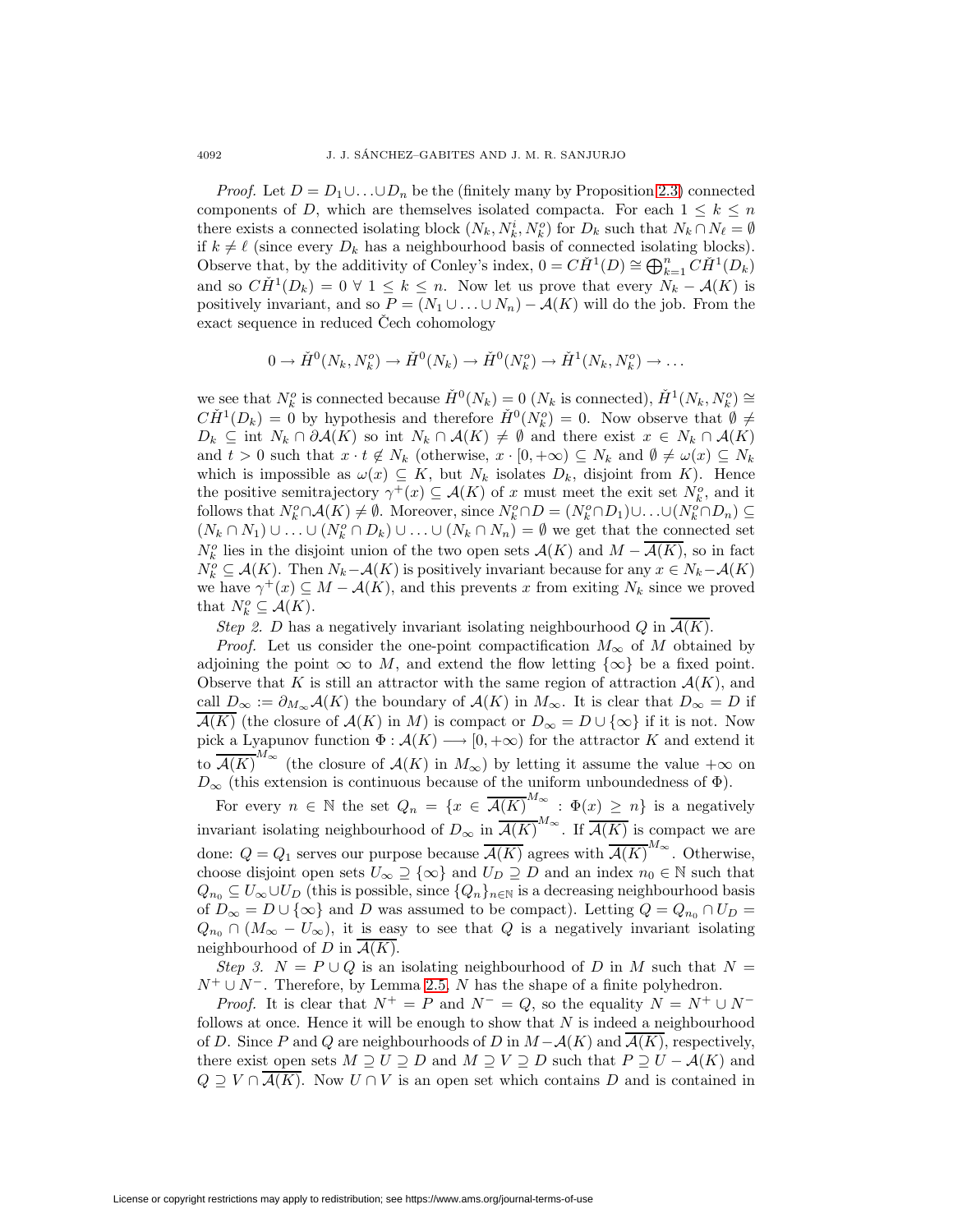N, because if  $x \in U \cap V$  but  $x \notin P$ , then  $x \in \mathcal{A}(K)$  since  $P \supseteq U - \mathcal{A}(K)$  and so  $x \in V \cap A(K) \subseteq Q.$ 

Remark 2.7. Let us compute the 1-dimensional Conley index for Example [2.4.](#page-3-1) Pick, for example, a ball  $B \supseteq C$  and a small ball B' around p so that  $N = B - \text{int } B'$ is an isolating neighbourhood for D. If B and  $B'$  are reasonably chosen, N will be an isolating block for D whose exit set L consists of the upper hemisphere of  $\partial B$ and the whole of  $\partial B'$ . Thus the quotient  $(N/L, L/L)$  has the same homotopy type as a pointed  $\mathbb{S}^1$  and  $C\check{H}^1(D) \cong \mathbb{Z}$  (it is nonzero, as we expected by Theorem [2.6\)](#page-4-1).

### 3. From local to global: The dynamics in M

This section will be devoted to showing how the condition on the Conley index of D which was considered above not only renders shape theoretic results, but in fact allows us to have a global picture of the dynamics in  $M$  (see Proposition [3.3\)](#page-6-0) which is especially precise when M is low-dimensional, for example when  $M = \mathbb{S}^3$  (Corollary [3.6](#page-8-0) and Remark [3.7\)](#page-9-0). The starting point for this analysis is the proof of Theorem [2.6,](#page-4-1) where one can observe that the key is that D repells points in  $\mathcal{A}(K) - K$  and attracts points outside  $\mathcal{A}(K)$  (and this dynamical behaviour is deduced from the hypothesis on the Conley index of  $D$ ). Therefore it is only natural to believe that  $\mathcal{A}(K)$  is an attractor in M, and this is the case provided it is compact.

<span id="page-6-1"></span>*Remark* 3.1. Let K be an attractor in a locally compact ANR  $M$ . Assume that the hypotheses in Theorem [2.6](#page-4-1) hold and, in addition,  $\overline{A(K)}$  is compact. Then  $\overline{A(K)}$  is an attractor in M.

To prove this, let  $N = \mathcal{A}(K) \cup P$ , where P is a positively invariant neighbourhood of D in  $M - A(K)$  (it was established in Step 1 of Theorem [2.6](#page-4-1) that such a neighbourhood exists). It is clear that N is a compact neighbourhood of  $\mathcal{A}(K)$  and, since it is the union of two positively invariant sets,  $N$  is also positively invariant. It only remains to check that N isolates  $\overline{\mathcal{A}(K)}$ , but this is easy.

**Example 3.2.** The condition that  $\overline{A(K)}$  be compact, despite its topological nature, has some dynamical content: Consider the flow in the real line depicted in Figure [4](#page-7-0) (a), where 0 is an attractor whose region of attraction is the interval  $A(0) =$  $(-\infty, 1)$  and otherwise points in  $(1, +\infty)$  approach 1. Here  $D = \partial \mathcal{A}(0) = \{1\}$  and  $CH<sup>1</sup>(D) = 0$ , so we are in the hypotheses of Theorem [2.6](#page-4-1) (indeed D has polyhedral shape). Now, it does not make sense to say that  $\overline{A(0)} = (-\infty, 1]$  is an attractor in R, since it is not compact. Thus one can compactify the phase space to obtain a flow in  $\mathbb{S}^1$ , where the point at infinity is fixed (Figure [4](#page-7-0) (b)). Now it is clear that  $\overline{\mathcal{A}(0)}^{\mathbb{S}^1}$  is not an attractor.

A reasonable way to ensure that  $\overline{\mathcal{A}(K)}$  is compact is to focus our attention on compact phase spaces  $M$ , and we will do so in the sequel. On the other hand, we no longer need the hypothesis that  $M$  be an ANR (this was used only in the final step of Theorem [2.6\)](#page-4-1). Under these assumptions, the following proposition gives a fairly clear picture of the situation.

<span id="page-6-0"></span>**Proposition 3.3.** Let K be an attractor in a compact phase space M. Assume that  $D = \partial \mathcal{A}(K)$  is an isolated set whose 1-dimensional cohomological Conley index is zero. Then there exists a repeller  $K'$  in M such that the boundary of  $\mathcal{R}(K')$ coincides with D and  $M = A(K) \cup D \cup \mathcal{R}(K')$ , where the union is disjoint.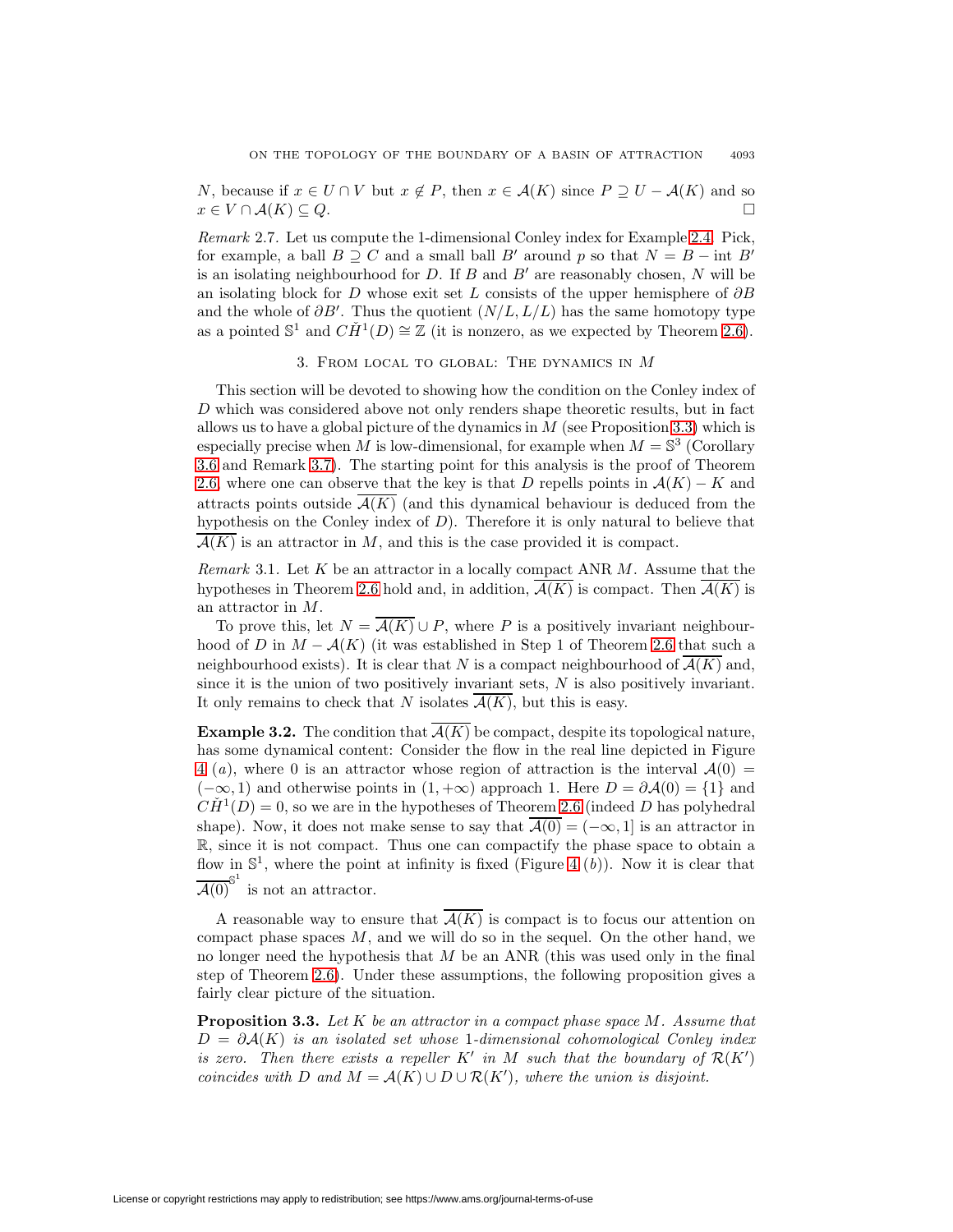

<span id="page-7-0"></span>FIGURE 4. The compactness of  $\overline{\mathcal{A}(K)}$  is necessary.

*Proof.* By virtue of Remark [3.1,](#page-6-1) the compact set  $\overline{\mathcal{A}(K)}$  is an attractor in M, therefore it has a dual repeller K'. We recall here that  $K' = \{x \in M : \omega(x) \cap A(K) = \emptyset\},\$ and it agrees with the set of points in M which are not attracted by  $\overline{\mathcal{A}(K)}$  (see [\[18\]](#page-10-17) for an exposition of these results). Now  $\{K', \mathcal{A}(K)\}\$ is a Morse decomposition of M ([\[18,](#page-10-17) Lemma 3.2. and Proposition 3.4.*iv*]) and therefore  $\mathcal{R}(K') = M - \mathcal{A}(K)$ ; hence  $\partial \mathcal{R}(K') = \partial \mathcal{A}(K) = \partial \mathcal{A}(K) = D$ . To finish the proof we shall observe that  $\mathcal{A}(K) \cap \mathcal{R}(K') = \emptyset$ . For, if  $x \in \mathcal{A}(K) \cap \mathcal{R}(K')$ , then  $\emptyset \neq \alpha(x) \subseteq D$  (since  $x \in \mathcal{A}(K) \subseteq \overline{\mathcal{A}(K)}$  and this set is compact and invariant) but, on the other hand,  $\alpha(x) \subseteq K'$  (because  $x \in \mathcal{R}(K')$ ). Therefore  $D \cap K' \supseteq \alpha(x) \neq \emptyset$ , contradicting the fact that D is the boundary of  $\mathcal{R}(K')$ , which is a neighbourhood of  $K'$  in  $M$ .  $\Box$ 

The scenario just described (that is, M being the union of a basin of attraction  $\mathcal{A}(K)$  and a basin of repulsion  $\mathcal{R}(K')$  with a common boundary D, these three sets must be disjoint by the same argument as in Proposition [3.3\)](#page-6-0) takes place when  $CH<sup>1</sup>(D) = 0$ , although in general this is by no means a necessary condition, as shown by the following example.

**Example 3.4.** The phase space is  $\mathbb{S}^3$ , best thought of as  $\mathbb{R}^3$  together with the point at infinity. Take the unit ball  $B$  with its origin  $p$  being an attractor in  $B$ (every point in the boundary is fixed) and nip two little horns until they become tangent to each other, as depicted in Figure [5.](#page-8-1) Then the basin of attraction  $\mathcal{A}(p)$  is an open ball and its closure is the horned ball, which has the same homotopy type as a solid torus. Here its complement (in  $\mathbb{S}^3$ ) is another torus and the dual repeller of p is the core of this torus, a circumference K'. However  $C\check{H}^1(D) = \mathbb{Z}$  (this can be checked either by direct computation or using Proposition [3.5](#page-7-1) below).

<span id="page-7-1"></span>Therefore the condition  $C\check{H}^1(D) = 0$  is sufficient, but not necessary, for the phase space to have a decomposition as the union of the basins of an attractor  $K$ , a repeller  $K'$  and their common boundary D. Still, the Conley index of D plays an important role in this situation: clearly the example above shows that  $K$  does not determine  $K'$ , because for the same  $K$  (a singleton) the construction can be easily modified so that  $K'$  is a bouquet of any (finite) number of circumferences, but it turns out that information about  $K$  plus some knowledge of the Conley index of D can determine  $K'$  up to homology (and vice versa). Proposition [3.5](#page-7-1) and its corollary are significant instances of this.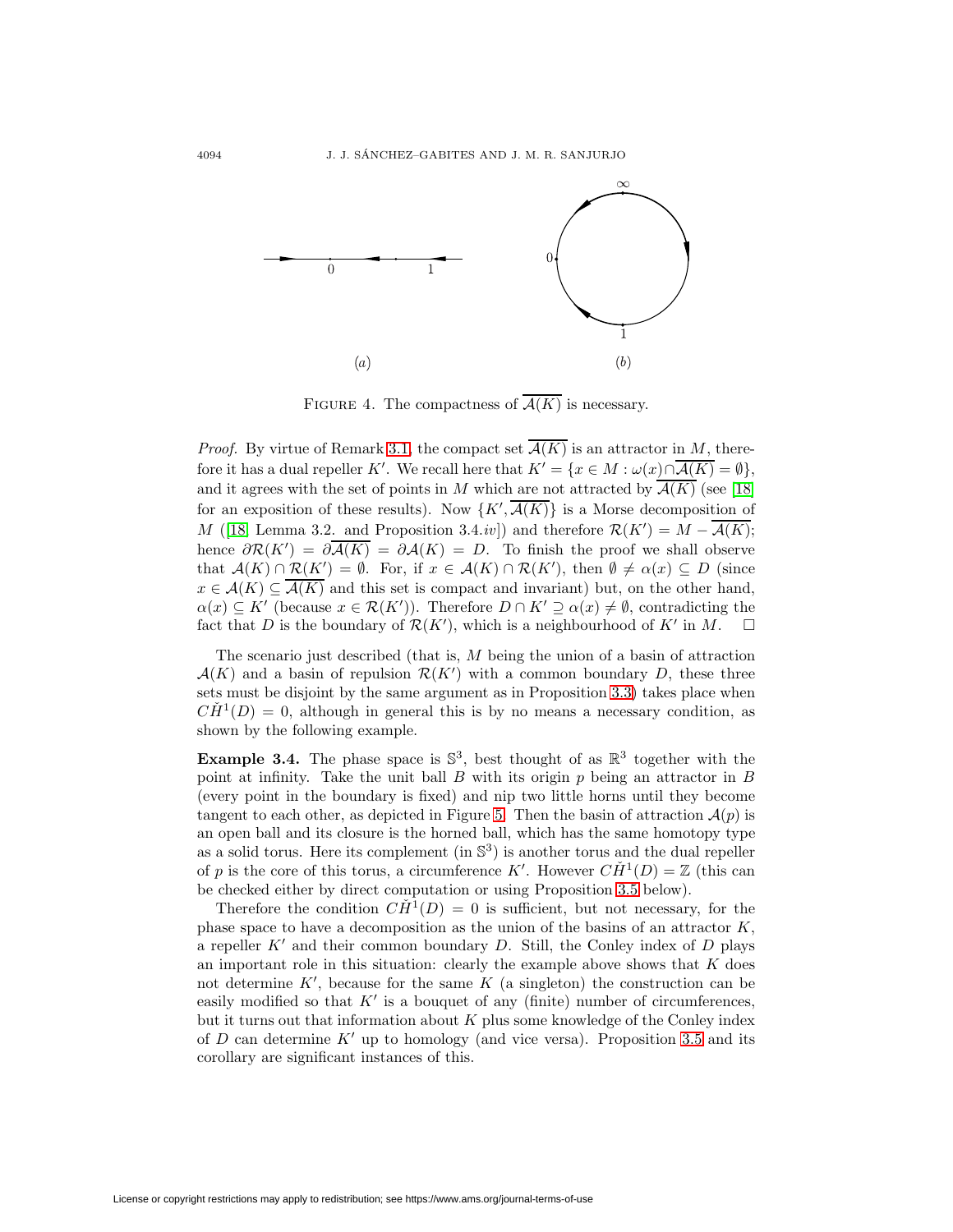

FIGURE 5. An attracting point and its dual repelling circumference.

<span id="page-8-1"></span>**Proposition 3.5.** Let  $K, K' \subseteq \mathbb{S}^n$  be, respectively, an attractor and repeller whose basins  $\mathcal{A}(K)$  and  $\mathcal{R}(K')$  have a common boundary D and such that  $\mathbb{S}^n = \mathcal{A}(K) \cup$  $D \cup \mathcal{R}(K')$ . If K has trivial shape, then  $\check{H}_k(K') \cong CH^{n-k-1}(D)$ .

*Proof.* Let  $\Phi : \mathcal{A}(K) \longrightarrow [0, +\infty]$  and  $\Psi : \mathcal{R}(K') \longrightarrow [0, +\infty]$  be Lyapunov functions for K and K' extended as  $+\infty$  to the boundary of the basins of attraction and repulsion, respectively. Since their domains intersect only in  $D$  (recall that  $\mathcal{A}(K) \cap \mathcal{R}(K') = \emptyset$  necessarily), where they both assume the value  $+\infty$ , they can be pasted together to yield a well defined continuous function  $H : \mathbb{S}^n \longrightarrow [0, +\infty]$ with the following properties: (1)  $H^{-1}(+\infty) = D$ , (2)  $H^{-1}(0) = K \cup K'$  and (3) H is decreasing on trajectories contained in  $\mathcal{A}(K) - K$  and increasing on trajectories contained in  $\mathcal{R}(K') - K'$ .

To compute the Conley index for D we shall choose an adequate isolating block, to be described now. Set  $N = \{x \in \mathbb{S}^n : H(x) \geq 1\}$ , which is a compact neighbourhood of  $D$  because  $H$  is continuous. Property (3) above ensures that  $N$  is an isolating block of D whose exit set is  $N^o = \{x \in \mathcal{A}(K) : H(x) = 1\} = \{x \in \mathcal{A}(K) :$  $\Phi(x)=1$ .

Finally, let  $U_1 = \{x \in \mathcal{A}(K) : H(x) < 1\}, U_2 = \{x \in \mathcal{A}(K) : H(x) < 2\}$ and  $U'_1 = \{x \in \mathcal{R}(K') : H(x) < 1\}$ . Observe that the inclusions  $K \hookrightarrow U_1 \hookrightarrow$  $U_2$  and  $K' \hookrightarrow U'_1$  are all shape equivalences since  $U_1, U'_1$  are positively invariant neighbourhoods of K and  $U'_1$  is a negatively invariant neighbourhood of K'. Hence  $U_1$  and  $U_2$  have trivial shape.

Now we can proceed to the computations: we have that  $\check{H}_k(K') \cong \check{H}_k(U'_1) =$  $\check{H}_k(\mathbb{S}^n-(U_2\cup N))\cong \check{H}^{n-k-1}(U_2\cup N)$  by the fact that  $K'\hookrightarrow U'_1$  is a shape equivalence and by Alexander's duality. Since  $U_2$  has trivial shape,  $\check{H}^{n-k-1}(U_2 \cup$  $(N) \cong \check{H}^{n-k-1}(U_2 \cup N, U_2) \cong \check{H}^{n-k-1}(N, U_2-U_1)$  by excision.  $U_2-U_1$  deformation retracts onto  $N^o$ ; therefore,  $\check{H}_k(K') \cong \check{H}^{n-k-1}(N,N^o) \cong C\check{H}^{n-k-1}(D)$ . □

<span id="page-8-0"></span>**Corollary 3.6.** Let  $K \subseteq \mathbb{S}^3$  be an attractor with trivial shape and suppose that the boundary D of its basin of attraction satisfies  $C\check{H}^1(D)=0$ . Then the dual repeller K' of  $\overline{A(K)}$  has a finite number of components, each of which has trivial shape. In particular, if  $\check{CH}^2(D)=0$ , then K' has trivial shape.

*Proof.* We begin by checking that the homology groups of every component of  $K'$ are trivial. By Proposition [3.5](#page-7-1) and hypothesis, we have  $\check{H}_1(K') \cong \check{CH}^1(D) = 0$ . Next, from the exact sequence in Step 1 of the proof of Theorem [2.6](#page-4-1) it follows that  $C\check{H}^0(D) = 0$ ; therefore (again by Proposition [3.5\)](#page-7-1),  $\check{H}_2(K') \cong C\check{H}^0(D) = 0$ .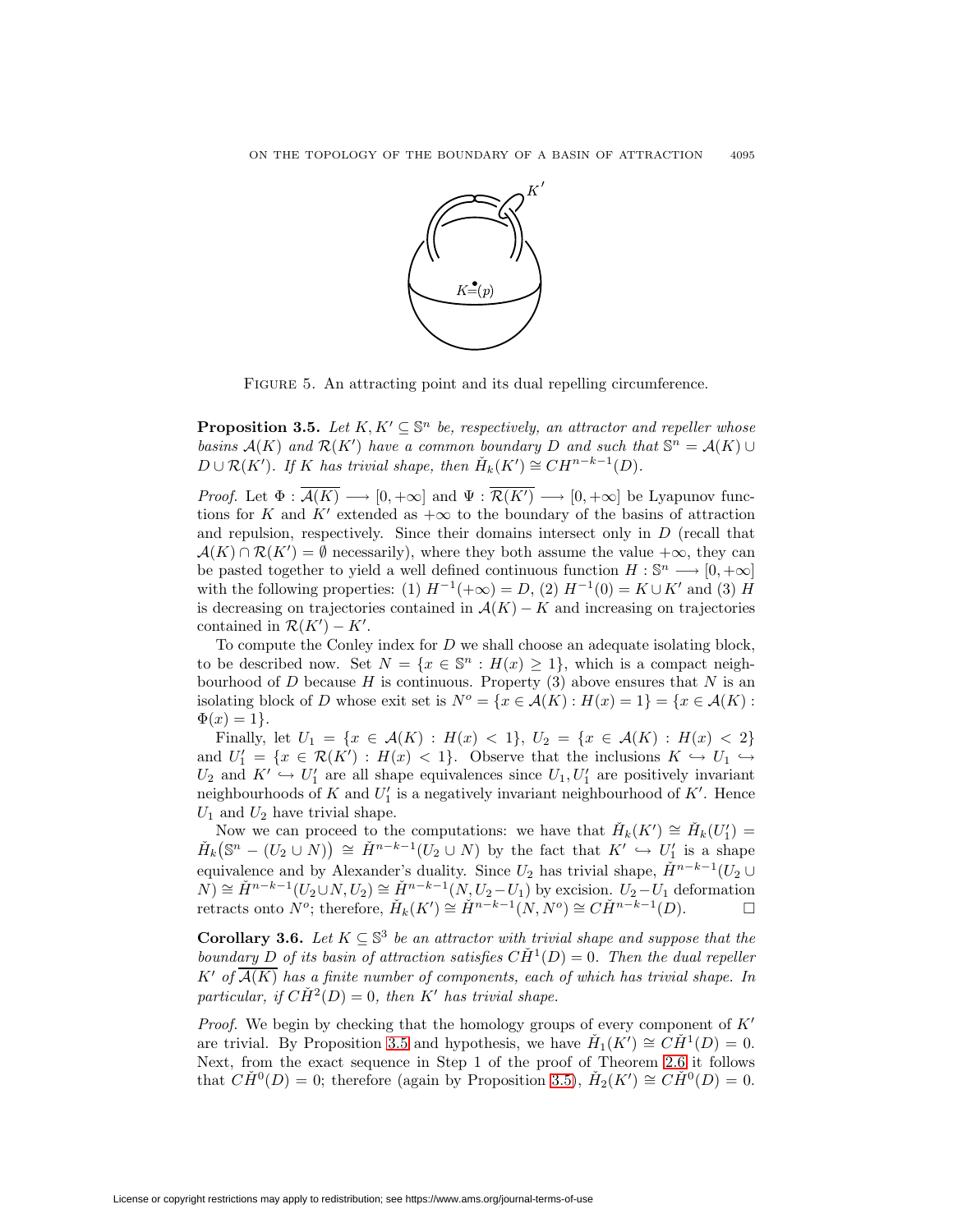Finally, if  $C'$  is a component of  $K'$  (of which there are only a finite amount since  $K'$  is a repeller in an ANR), its homology groups are direct summands of those of  $K'$ , hence trivial too.

By virtue of [\[14,](#page-10-18) Theorem 4.5., p. 181] it only remains to check that  $C'$  is pointed 1-movable. This we do as follows: first of all, since  $C'$  has the shape of a finite polyhedron, it is a FANR ([\[15,](#page-10-14) Theorem 14., p. 234]). Now for any choice of a basepoint  $*$  in C', the pointed space  $(C',*)$  is also a FANR (this is [\[15,](#page-10-14) Theorem 19., p. 236], due to Hastings and Heller). Finally, every pointed FANR is pointed movable ([\[15,](#page-10-14) Theorem 18., p. 235]). Therefore  $(C',*)$  is pointed 1-movable and the result follows.

The last assertion follows again from Proposition [3.5,](#page-7-1) since  $\check{H}_0(K') \cong C\check{H}^2(D)$ . Hence if the latter group is trivial,  $K'$  is connected and has trivial shape.  $\Box$ 

<span id="page-9-0"></span>Remark 3.7. A reciprocal statement for Corollary [3.6](#page-8-0) holds true: if  $K \subseteq \mathbb{S}^3$  is an attractor with trivial shape and there exists a repeller  $K' \subseteq \mathbb{S}^3$  such that  $\mathbb{S}^3$  =  $\mathcal{A}(K) \cup D \cup \mathcal{R}(K')$  and every component of K' has trivial shape, then  $C\check{H}^1(D) = 0$ . This follows immediately from Proposition [3.5](#page-7-1) and shows how a Conley-index type condition on D can be enough, under favourable hypotheses, to characterize the dynamics for an ample family of dynamical systems in  $\mathbb{S}^3$ .

The essential tool in Proposition [3.5](#page-7-1) was Alexander's duality theorem. In case the flow is differentiable, there exist isolating blocks which are manifolds and so other forms of duality are available, such as Lefschetz's duality. These also render some results in our context.

**Proposition 3.8.** Let K be an attractor for a differentiable flow in an orientable compact n-manifold M. Then the number of connected components of the dual repeller K' of  $\overline{\mathcal{A}(K)}$  is bounded above by rk  $\overline{CH}^{n-1}(D)+\#(components \ of \ D).$ 

*Proof.* Proceed as in Proposition [3.5](#page-7-1) to obtain a function  $H : M \longrightarrow [0, +\infty]$ with the same properties as above. Since the flow is differentiable, the Lyapunov functions used to construct H can be chosen to be differentiable and so will be  $H$ . except (possibly) on D. However by Sard's Theorem ([\[16,](#page-10-19) Corollary, p. 11]) the restriction  $H|_{M-D}$  has a regular value and (see, for example, [\[16,](#page-10-19) Lemma 3., p. 12]) it is clear that for some real number  $R > 0$  the set  $N = \{x \in M : H(x) \ge R\}$ is a compact n-manifold with boundary  $\partial N = \{x \in M : H(x) = R\}$ . Observe furthermore that  $\partial N$  is the disjoint union of  $N^{\circ} = \{x \in \mathcal{A}(K) : H(x) = R\}$  and  $N^i = \{x \in \mathcal{R}(K') : H(x) = R\}.$ 

Let  $K' = K_1' \cup ... \cup K_m'$  be the components of K' (these are finite in number since  $K'$  has the shape of a finite polyhedron). Each one is a repeller by itself (this is standard, see [\[2\]](#page-10-5)) with its own region of repulsion, and  $\mathcal{R}(K') = \mathcal{R}(K'_1) \cup \ldots \cup$  $\mathcal{R}(K'_m)$  is the disjoint union of them. Therefore  $N^i$ , which must intersect every  $\mathcal{R}(K_i')$ , has at least m components. That is,  $m \leq \text{rk } H_0(N^i)$ , where unreduced homology is used to avoid complications in notation.

Consider the following exact sequence in unreduced Cech homology:

 $\ldots \to \check{H}_1(N, N^i) \to \check{H}_0(N^i) \to \check{H}_0(N) \to \check{H}_0(N, N^i) \to 0$ 

which gives rise to the inequality rk  $\check{H}_0(N^i) +$  rk  $\check{H}_0(N, N^i) \leq$  rk  $\check{H}_1(N, N^i) +$ rk  $H_0(N)$ . Now  $H_0(N, N^i) = 0$  (the reason is the same as in Corollary [3.6\)](#page-8-0), the rank of  $H_0(N)$  is the number of components of N,  $m \leq \operatorname{rk} H_0(N^i)$  and (by Lefschetz duality)  $\check{H}_1(N, N^i) \cong \check{H}^{n-1}(N, N^o) \cong \check{CH}^{n-1}(D)$ . Therefore substituting in the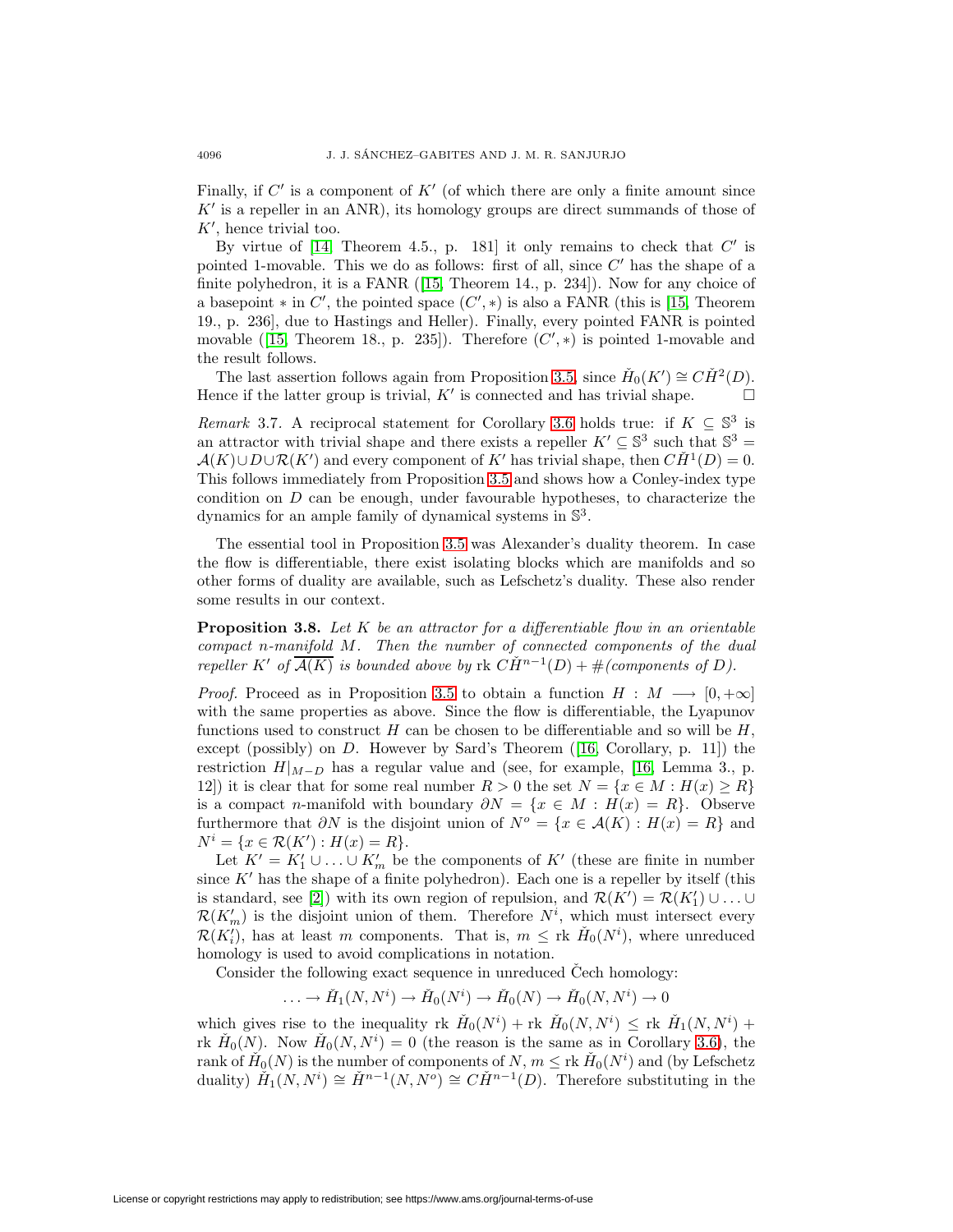inequality we get  $m \leq \text{rk } C\check{H}^{n-1}(D) + \#(\text{components of } N)$ . We finish checking that  $N$  has the same number of components as  $D$ , and this is due to the fact that every component of  $D$  is contained in one of  $N$  (which is clear) and every component of N cuts D. Indeed, let  $N^*$  be a component of N and pick  $x \in N^*$ ; then either  $x \cdot [0, +\infty) \subseteq N^*$  or  $x \cdot (-\infty, 0] \subseteq N^*$ , which in either case implies that  $\emptyset \neq \omega(x) \subseteq D \cap N^*$  or  $\emptyset \neq \alpha(x) \subseteq D \cap N^*$ .

If the phase space  $M$  is not orientable, then the preceding argument goes through using coefficients in  $\mathbb{Z}_2$ .

#### **REFERENCES**

- 1. J. Auslander, N. P. Bhatia, and P. Seibert, Attractors in dynamical systems, Bol. Soc. Mat. Mexicana (2) **9** (1964), 55–66. M[R0188535 \(32:5973\)](http://www.ams.org/mathscinet-getitem?mr=0188535)
- <span id="page-10-5"></span>2. N. P. Bhatia and G. P. Szegö, Stability theory of dynamical systems, Die Grundlehren der mathematischen Wissenschaften, Band 161, Springer-Verlag, 1970. M[R0289890 \(44:7077\)](http://www.ams.org/mathscinet-getitem?mr=0289890)
- <span id="page-10-0"></span>3. S. A. Bogatyĭ and V. I. Gutsu, On the structure of attracting compacta, Differentsialnye Uravneniya **25** (1989), no. 5, 907–909, 920. M[R1003051 \(90j:58076\)](http://www.ams.org/mathscinet-getitem?mr=1003051)
- <span id="page-10-12"></span>4. K. Borsuk, *Theory of shape*, Monografie Matematyczne, Tom 59, Państwowe Wydawnictwo Naukowe, 1975. M[R0418088 \(54:6132\)](http://www.ams.org/mathscinet-getitem?mr=0418088)
- <span id="page-10-6"></span>5. R. C. Churchill, Isolated invariant sets in compact metric spaces, J. Diff. Eq. **12** (1972), 330–352. M[R0336763 \(49:1536\)](http://www.ams.org/mathscinet-getitem?mr=0336763)
- <span id="page-10-8"></span>6. C. Conley, Isolated invariant sets and the Morse index, CBMS Regional Conference Series in Mathematics, 38, American Mathematical Society, 1978. M[R511133 \(80c:58009\)](http://www.ams.org/mathscinet-getitem?mr=511133)
- <span id="page-10-7"></span>7. C. Conley and R. Easton, Isolated invariant sets and isolating blocks, Trans. Amer. Math. Soc. **158** (1971), no. 35–61. M[R0279830 \(43:5551\)](http://www.ams.org/mathscinet-getitem?mr=0279830)
- <span id="page-10-13"></span>8. J. Dydak and J. Segal, Shape theory. An introduction, Lecture Notes in Mathematics, 688, Springer, 1978. M[R520227 \(80h:54020\)](http://www.ams.org/mathscinet-getitem?mr=520227)
- <span id="page-10-9"></span>9. R. W. Easton, Geometric methods for discrete dynamical systems, Oxford Engineering Science Series, 50, Oxford University Press, 1998. M[R1616726 \(2000e:37002\)](http://www.ams.org/mathscinet-getitem?mr=1616726)
- <span id="page-10-1"></span>10. A. Giraldo, M. A. Morón, F. R. Ruiz del Portal, and J. M. R. Sanjurjo, Shape of global attractors in topological spaces, Nonlinear Anal. **60** (2005), no. 5, 837–847. M[R2113160](http://www.ams.org/mathscinet-getitem?mr=2113160) [\(2006k:37024\)](http://www.ams.org/mathscinet-getitem?mr=2113160)
- 11. A. Giraldo and J. M. R. Sanjurjo, On the global structure of invariant regions of flows with asymptotically stable attractors, Math. Z. **232** (1999), no. 4, 739–746. M[R1727551](http://www.ams.org/mathscinet-getitem?mr=1727551) [\(2000i:54063\)](http://www.ams.org/mathscinet-getitem?mr=1727551)
- <span id="page-10-2"></span>12. B. Günther and J. Segal, Every attractor of a flow on a manifold has the shape of a finite polyhedron, Proc. Amer. Math. Soc. **119** (1993), no. 1, 321–329. M[R1170545 \(93k:54044\)](http://www.ams.org/mathscinet-getitem?mr=1170545)
- <span id="page-10-18"></span><span id="page-10-11"></span>13. S. Hu, Theory of retracts, Wayne State University Press, 1965. M[R0181977 \(31:6202\)](http://www.ams.org/mathscinet-getitem?mr=0181977)
- 14. A. Kadlof, On the shape of pointed compact connected subsets of E3, Fund. Math. **115** (1983), no. 3. M[R708174 \(85b:54053\)](http://www.ams.org/mathscinet-getitem?mr=708174)
- <span id="page-10-14"></span>15. S. Mardešić and J. Segal, Shape theory. The inverse system approach, North–Holland Mathematical Library, 26, North–Holland Publishing Co., 1982. M[R676973 \(84b:55020\)](http://www.ams.org/mathscinet-getitem?mr=676973)
- <span id="page-10-19"></span>16. J. W. Milnor, Topology from the differentiable viewpoint, The University Press of Virginia, 1965. M[R0226651 \(37:2239\)](http://www.ams.org/mathscinet-getitem?mr=0226651)
- <span id="page-10-4"></span>17. H. E. Nusse and J. A. Yorke, Characterizing the basins with the most entangled boundaries, Ergodic Theory Dynam. Systems **23** (2003), no. 3, 895–906. M[R1992669 \(2004g:37027\)](http://www.ams.org/mathscinet-getitem?mr=1992669)
- <span id="page-10-17"></span>18. D. Salamon, Connected simple systems and the Conley index of isolated invariant sets, Trans. Amer. Math. Soc. **291** (1985), no. 1, 1–41. M[R797044 \(87e:58182\)](http://www.ams.org/mathscinet-getitem?mr=797044)
- <span id="page-10-3"></span>19. J. M. R. Sanjurjo, *Multihomotopy, Čech spaces of loops and shape groups*, Proc. London Math. Soc. (3) **69** (1994), no. 2, 330–344. M[R1281968 \(95h:55011\)](http://www.ams.org/mathscinet-getitem?mr=1281968)
- <span id="page-10-15"></span>20. , On the structure of uniform attractors, J. Math. Anal. Appl. **192** (1995), no. 2, 519–528. M[R1332224 \(96c:58109\)](http://www.ams.org/mathscinet-getitem?mr=1332224)
- <span id="page-10-16"></span><span id="page-10-10"></span>21. E. H. Spanier, Algebraic topology, McGraw Hill Book Co., 1966. M[R0210112 \(35:1007\)](http://www.ams.org/mathscinet-getitem?mr=0210112)
- 22. J. E. West, Mapping Hilbert cube manifolds to ANR's: a solution of a conjecture of Borsuk, Ann. Math. (2) **106** (1977), 1–18. M[R0451247 \(56:9534\)](http://www.ams.org/mathscinet-getitem?mr=0451247)